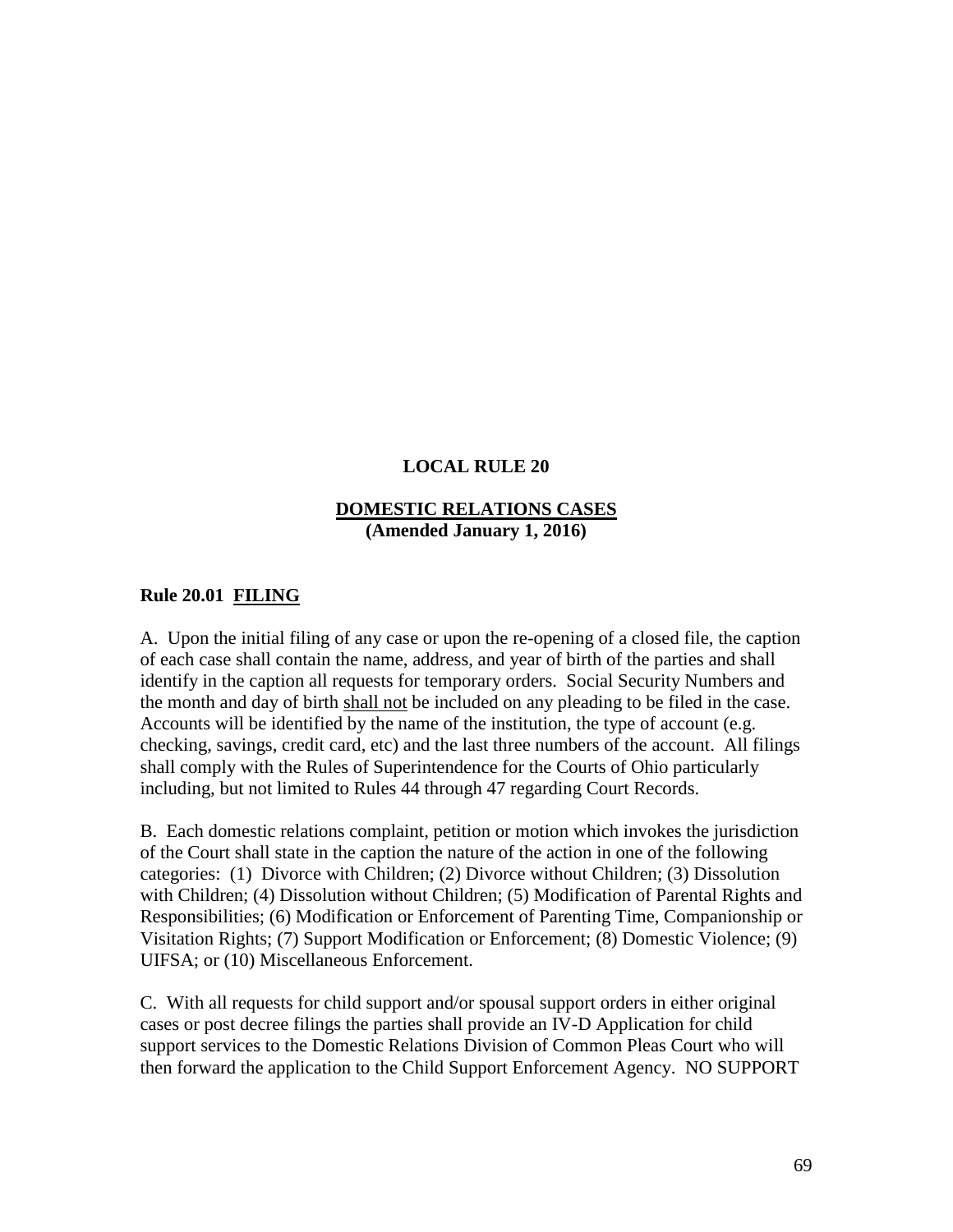## ORDERS WILL BE ISSUED WITHOUT AN IV-D APPLICATION FOR CHILD SUPPORT SERVICES.

D. The Clerk of Courts shall forward a copy of all Judgment Entries and Orders regarding support along with any Separation Agreements, Parenting Plans and Child Support Worksheets to the Child Support Enforcement Agency upon filing.

E. In all original or re-opened domestic cases each party shall file a completed Uniform Affidavit of Income and Expenses. This form may be procured from the Supreme Court of Ohio website.

F. In all original and post decree domestic relations actions involving parental rights and responsibilities each party shall file a Parenting Proceeding Affidavit (3127.23 A)) and a Health Insurance Affidavit.

G. All divorce complaints and complaints for legal separation shall be signed by the plaintiff and shall include a statement in said pleading that the plaintiff has received a copy of the Court's standing orders, Local Rule 22.

H. All litigants in original divorce, dissolution and legal separation cases as well as post decree motions regarding determination and enforcement of parental rights and responsibilities shall attend this Court's required parenting program.

Upon filing of any original pleading in a divorce, dissolution or legal separation case with children, post decree motions regarding determination or enforcement of parental rights and responsibilities, or responsive pleadings thereto, the filing party shall pay their parenting program course fee in addition to the appropriate filing fees in the case to the Allen County Common Pleas Clerk of Courts. This fee shall be designated for the parenting program and shall be received by the Clerk and forwarded to the Allen County Auditor. This fee may be waived by the Court in appropriate cases.

Upon the completion of each parenting program session, a Notice of Completion will be filed in each case.

Each counsel filing pleadings shall advise their client of the program and provide them a copy of this Local Rule prior to filing.

The Clerk of Courts shall serve a copy of this Local Rule upon the opposing party with the original pleadings in each case. If the filing party is filing pro se, the Clerk shall personally provide the filing party with a copy of this Rule.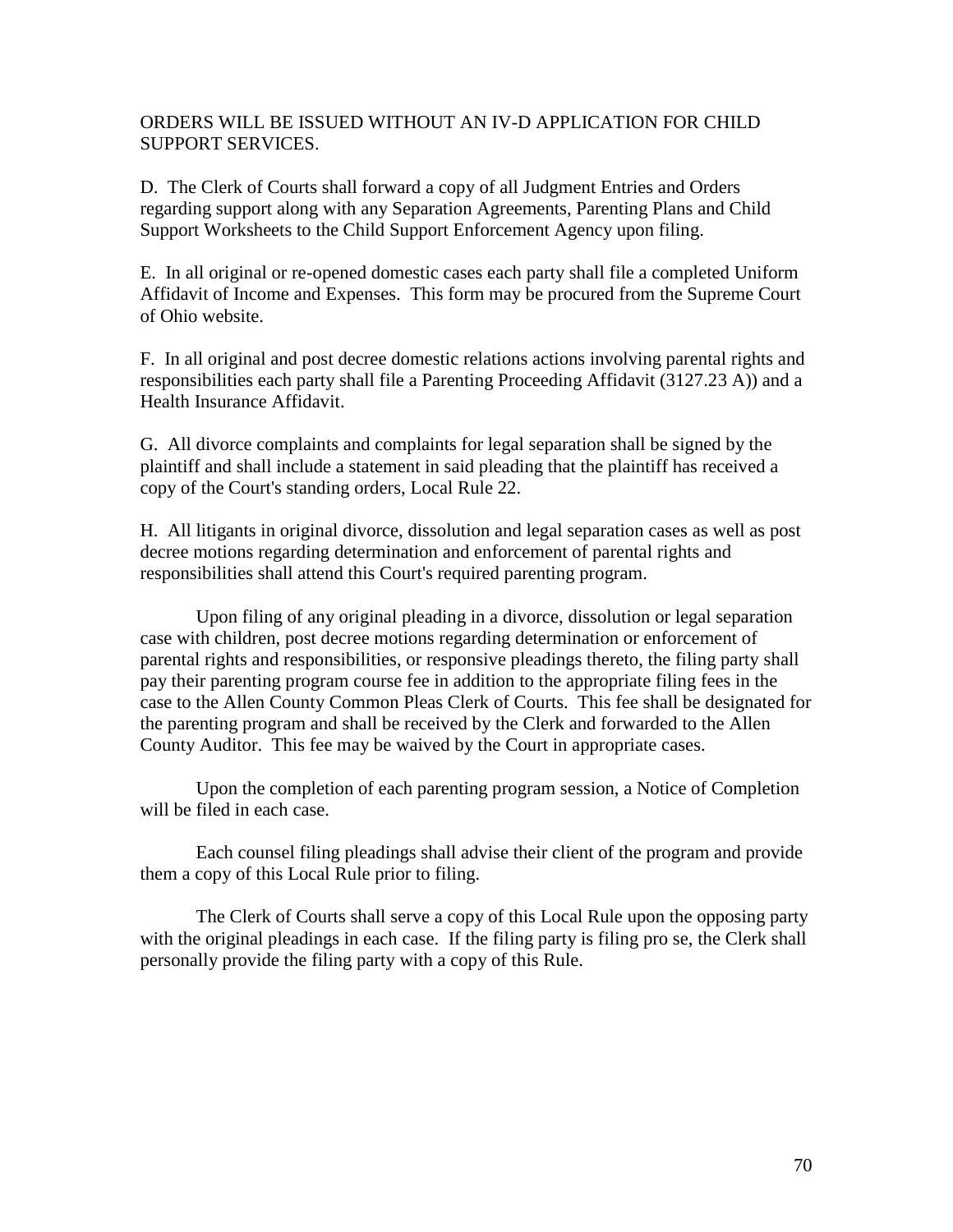#### I. Family File

In all domestic relations cases, including but not limited to divorce, dissolution, legal separation, annulment, actions for custody and support and any requests for relief post decree, the Common Pleas Clerk of Courts shall create a family file in addition to the case file.

The Family file shall be considered confidential and shall only be accessible to Clerk and Court staff, parties, their legal counsel and as may be otherwise specifically ordered by the Court.

The family file will include but is not limited to the following:

- 1. Health care documents, including but not limited to physical health, psychological health, mental health and counseling documents;
- 2. Drug and alcohol use assessments and predisposition treatment facility reports;
- 3. Guardian ad Litem reports, including collateral source documents attached to or filed with the reports;
- 4. Home investigation reports, including collateral source documents attached to or filed with the reports;
- 5. Child custody evaluations and reports, including collateral source documents attached to or filed with the reports;
- 6. Domestic violence risk assessments;
- 7. Supervised parenting time or companionship or visitation records and reports, including exchange records and reports;
- 8. Financial disclosure statements regarding property, debt, taxes, income and expenses including collateral source documents attached to or filed with records and statements;
- 9. Asset appraisal and evaluation;
- 10. Other documents containing information the Court specifically finds should not be subject to public disclosure.

Any person, by written motion to the Court, may request access to a document or information in a confidential family file. The Court will give notice of the motion to all parties in the case, and may schedule a hearing on the motion. The Court may permit public access to a document or information in a confidential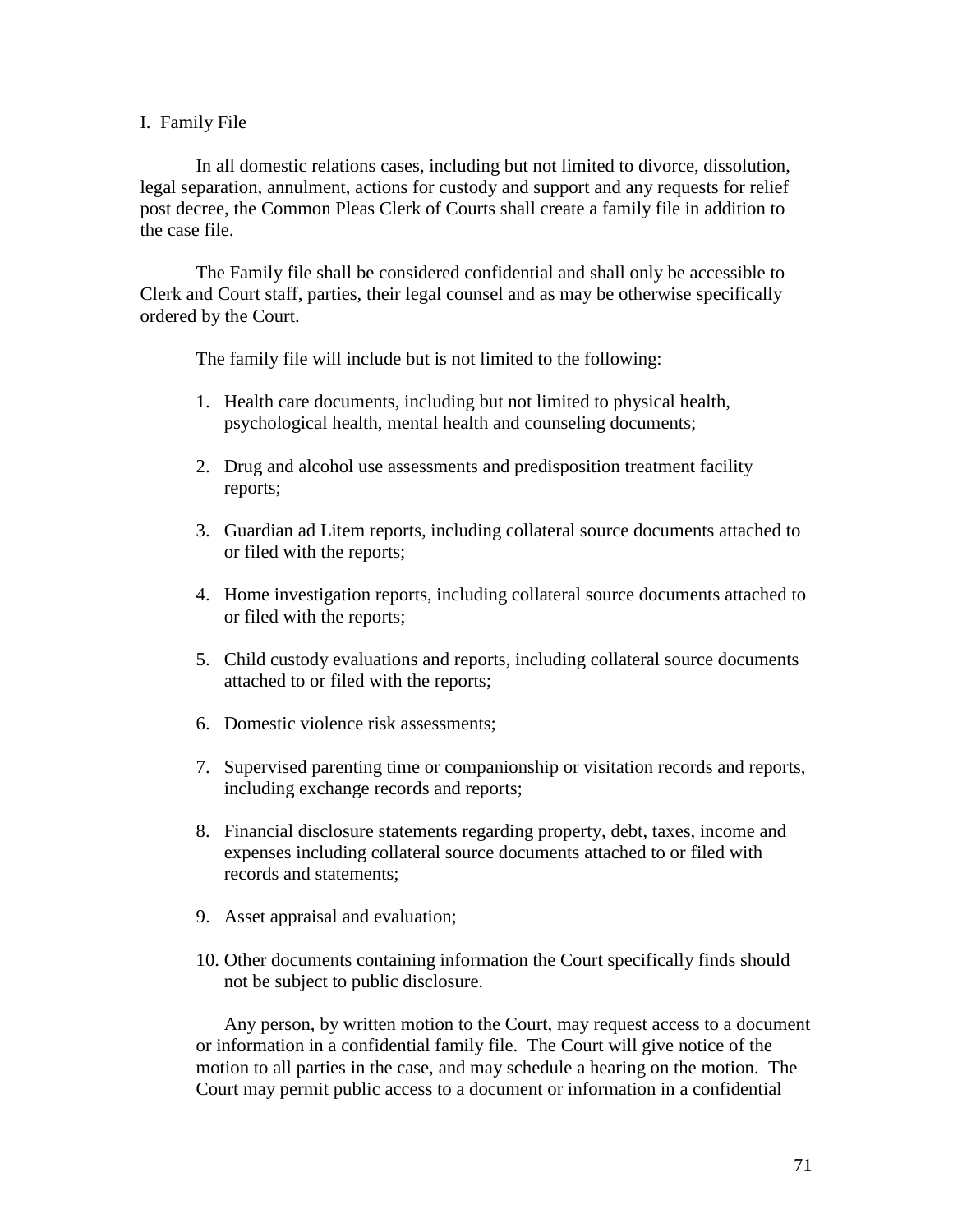family file if it finds by clear and convincing evidence that the presumption of maintaining confidentiality is outweighed by a higher interest.

All filings including those contained in the family file, shall be properly reflected upon the docket.

# **Rule 20.02 Dissolution of Marriage**

A. It shall be the responsibility of the filing party or their counsel to obtain the hearing date from the Assignment Commissioner at the time of filing.

B. A Waiver of Magistrate's Decision shall be signed by the parties and counsel and submitted with the judgment entry in all dissolution of marriage cases where the matter is heard by a Magistrate.

C. In all dissolution of marriage actions where only one party is represented by counsel, a signed Waiver of Counsel must be filed with the Clerk of Courts affirmatively stating in writing that the unrepresented party waives representation by counsel and is proceeding without advice of counsel.

D. A Uniform Affidavit of Income and Expenses and a Uniform Affidavit of Property on behalf of each party shall be filed with the Clerk of Courts with any Petition for Dissolution of Marriage.

# **20.03 Divorce Actions**

A. Upon service of the complaint upon the defendant, the assignment commissioner shall assign all divorce actions for uncontested divorce/pretrial hearing after the lapse of fortytwo (42) days.

B. In all cases where the divorce is uncontested the matter shall proceed to final hearing at that time. An uncontested case is one where after proper service, no response has been filed and the responding party has not appeared.

C. In all cases where a responsive pleading or answer has been filed, the matter shall proceed to pretrial.

D. All parties shall attend pretrials unless excused by the Court for good cause. All counsel shall attend pretrial with their respective assignment calendars and a final hearing date shall be confirmed at pretrial. All parties shall provide the Court and opposing parties or counsel with a fully completed Uniform Affidavit of Property, at the pretrial.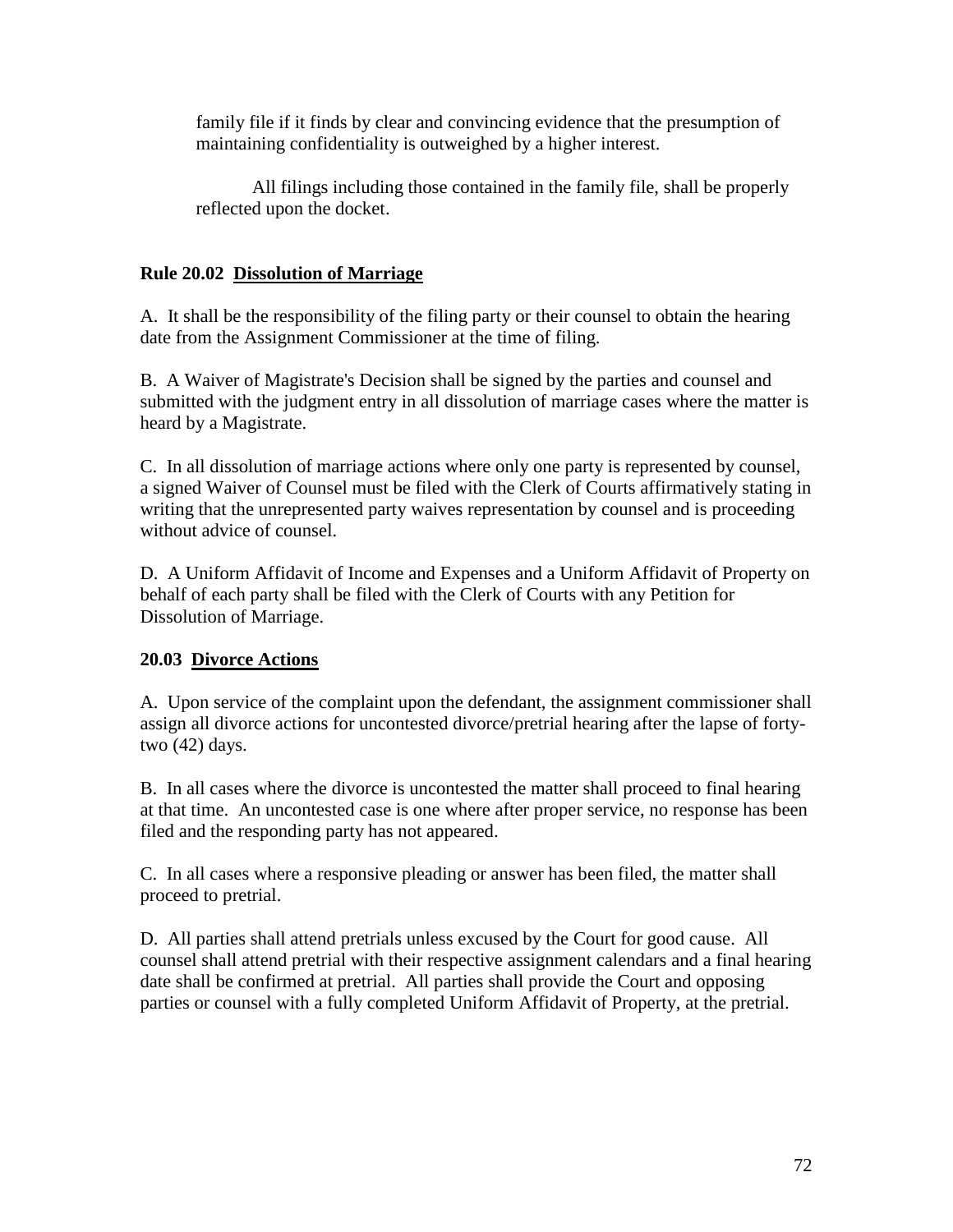## E. Discovery

1. In accordance with Ohio Civil Rule 5(D), all documents, after the complaint, required to be served upon a party shall be filed with the Court within three days after service, but depositions upon oral examination, interrogatories, requests for documents, requests for admission, and answers and response thereto shall not be filed unless on order of the Court for use as evidence or for consideration of a motion in a proceeding.

The Clerk of Court shall not accept for filing the transcript of a deposition unless it is accompanied by a certification by counsel that the deposition is being filed on order of the Court or for use as evidence or for consideration of a motion in the proceeding.

2. No motion to compel discovery, for protective order, objections to any form of discovery, motions for sanctions or the like shall be filed until the impasse which provoked it has been discussed with opposing counsel, and a diligent effort has been made to solve the problem informally.

Counsel will participate in discovery conferences with opposing counsel and shall freely exchange discoverable information and documents upon informal requests. Counsel shall make every effort to resolve discovery disputes by agreement prior to filing motions with the Court.

3. Pursuant to Civ. R.37(E), before filing a motion authorized by this rule, the party shall make a reasonable effort to resolve the matter through discussion with the attorney, unrepresented party, or person from whom discovery is sought.

In addition, prior to filing a motion for an order compelling discovery, protective order, objection to a discovery request, or for a discovery violation sanction, the lawyer or party seeking the Court's involvement shall initiate a conference (either live or by telephone) with the assigned judge and the attorney, unrepresented party, or person from whom discovery is sought, so the parties and the Court can discuss the discovery dispute and seek informal resolution before an order compelling discovery or discovery sanction order is issued by the Court.

The motion shall be accompanied by a statement reciting the efforts made to resolve the matter in accordance with this section.

4. The presentation of any insufficient or unwarranted application, objection or motion and any unwarranted opposition to discovery, formal or informal, will subject the offender to sanctions under Rule 37 of the Ohio Rules of Civil Procedure and this Local Rule, including the imposition of costs, expenses and reasonable counsel fees.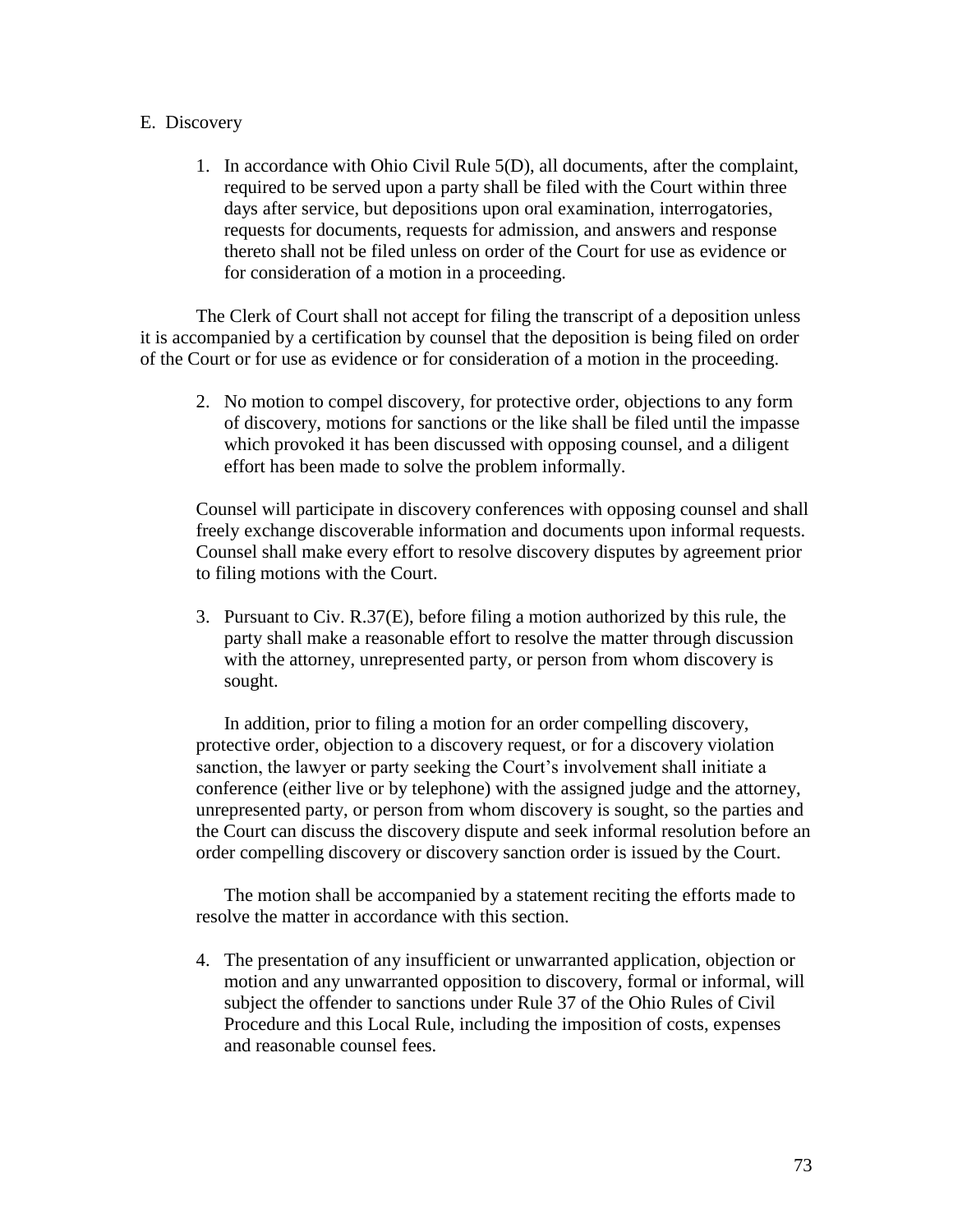- 5. It is the declared policy of this Local Rule to encourage professional informal discovery wherever practicable in preference to formal discovery. The policy of the Court is to become involved in the discovery process as soon and as early as practicable to avoid discovery problems and disputes. Counsel shall make every effort to comply with this policy.
- 6. This policy is not intended to discourage the use of depositions to discover and to record evidence as provided in the Ohio Rules of Civil Procedure.

# **20.04 Temporary Orders**

A. In all cases where child support is an issue, a Uniform Affidavit of Income and Expenses and a child support computation worksheet shall be filed with the motion requesting child support or with any responsive pleading to the same.

B. A proposed Judgment Entry and a completed and signed IV-D Application for Child Support Assistance shall be submitted with all motions and requests for temporary support orders. Temporary support orders will not be issued without an IV-D Application for Child Support Assistance.

C. Except for emergency orders, a party shall have fourteen (14) days after service to respond to a request for temporary orders and upon the expiration of twenty-one (21) days or the filing of a responsive pleading, whichever is earlier, the matter shall be deemed submitted to the Court.

D. When any motion or request for temporary spousal support is filed the party requesting support shall file a Uniform Affidavit of Income and Expenses with the Clerk of Courts and serve a copy upon the opposing party or counsel pursuant to Ohio Rules of Civil Procedure.

E. After any temporary spousal support or child support order is journalized according to Civil Rule 75 (N), any written request for oral hearing to modify such temporary order pursuant to Civil Rule 75 (N)(2) must be filed with the Clerk of Court within fourteen (14) days after filing of the order on the opposing party or counsel and specifically state the subject matter for which the hearing is being requested. Pursuant to Ohio Rules of Civil Procedure 6, an additional three (3) days shall be added to this time period for a total of seventeen (17) days after filing of the order. A request for oral hearing shall not suspend or delay the payment of temporary support previously ordered. The hearing shall be set within twenty-eight (28) days of the request before Judge or Magistrate.

F. Pursuant to the Ohio Rules of Civil Procedure, motions for restraining orders relating to domestic cases shall be accompanied by sworn affidavits setting forth the specific basis of the requested relief.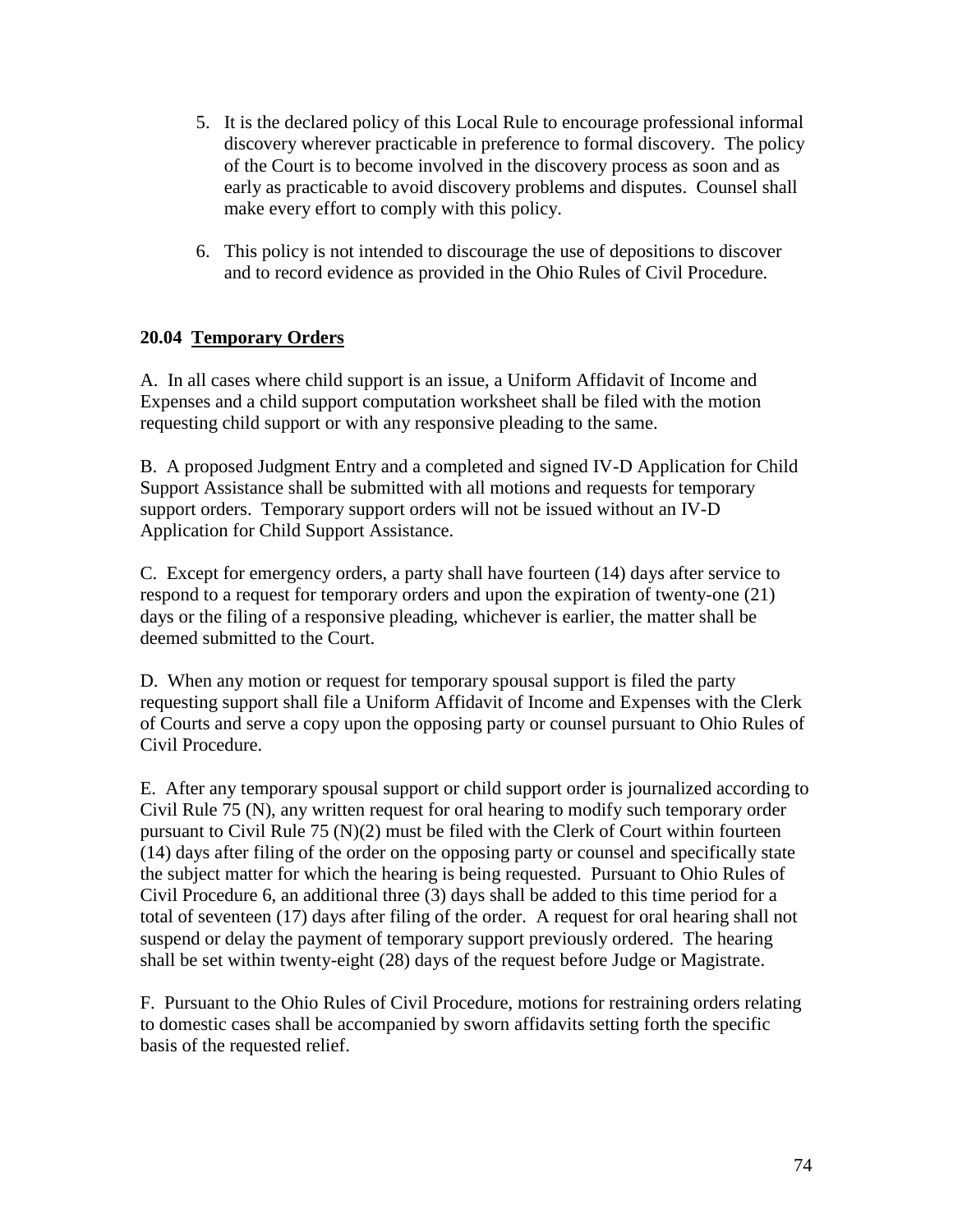If considered meritorious by the Judge or Magistrate, these restraining orders may be granted ex-parte. After journalization the Clerk shall serve a certified copy of the order on the affected party at the address in the complaint, counsel of record for the affected party, if any, and any other individual or institution affected by the order. All service shall be by certified U.S. Mail unless otherwise requested.

Any party affected by an ex-parte restraining order may file a written response and/or request or oral hearing thereon within fourteen (14) days following service. If the response is accompanied by a sworn affidavit by the affected party the court may modify the previous order ex-parte. Upon request for oral hearing by either party filed within fourteen (14) days following service of a restraining order, the Court may set the matter for hearing to be held within twenty-eight (28) days of the request.

# Rule 20.05 **Attorney Fees**

A. The amount of \$250.00 shall be deemed to be a reasonable, necessary and appropriate amount for attorney fees for representation in cases upon which a finding of contempt has been made or a motion to impose jail sentence from a previous finding in contempt is heard. Any request for attorney fees in excess of \$250.00 shall require a presentation of evidence as to the reasonableness and necessity of presentation of evidence with the law of Ohio. Except for those matters in which attorney fees are statutorily mandated, it is in the discretion of the Court whether to award attorney fees in any action. This is not applicable to fees for Court appointed counsel which shall be paid upon proper application to the Court made within ninety (90) days of the last day necessary attorney services were provided.

# Rule 20.06 **Guardian Ad Litem**

A. All applicants for Guardian Ad Litem appointments will complete an application form available at the Domestic Relations Division of the Common Pleas Court.

B. All Guardians Ad Litem shall comply with Rule 48 of the Rules of Superintendence for the Courts of Ohio, including, but not limited to, Guardian Ad Litem conduct, responsibilities, preservice training and yearly documentation of continuing education.

C. All individuals on the Guardian Ad Litem appointment list will certify by January 15 of each year that they are either unaware of any circumstances that would disqualify them from serving as a Guardian Ad Litem or advise the Court of such circumstances.

D. Upon the motion of either party or at the discretion of the Court, the Court may order a Guardian Ad Litem and/or attorney appointed at any time the Court deems necessary essential to protect the interest of the minor child(ren) of the parties or to represent an incompetent person. No motion for appointment of Guardian Ad Litem shall be granted except by leave of Court once the matter has been set for trial.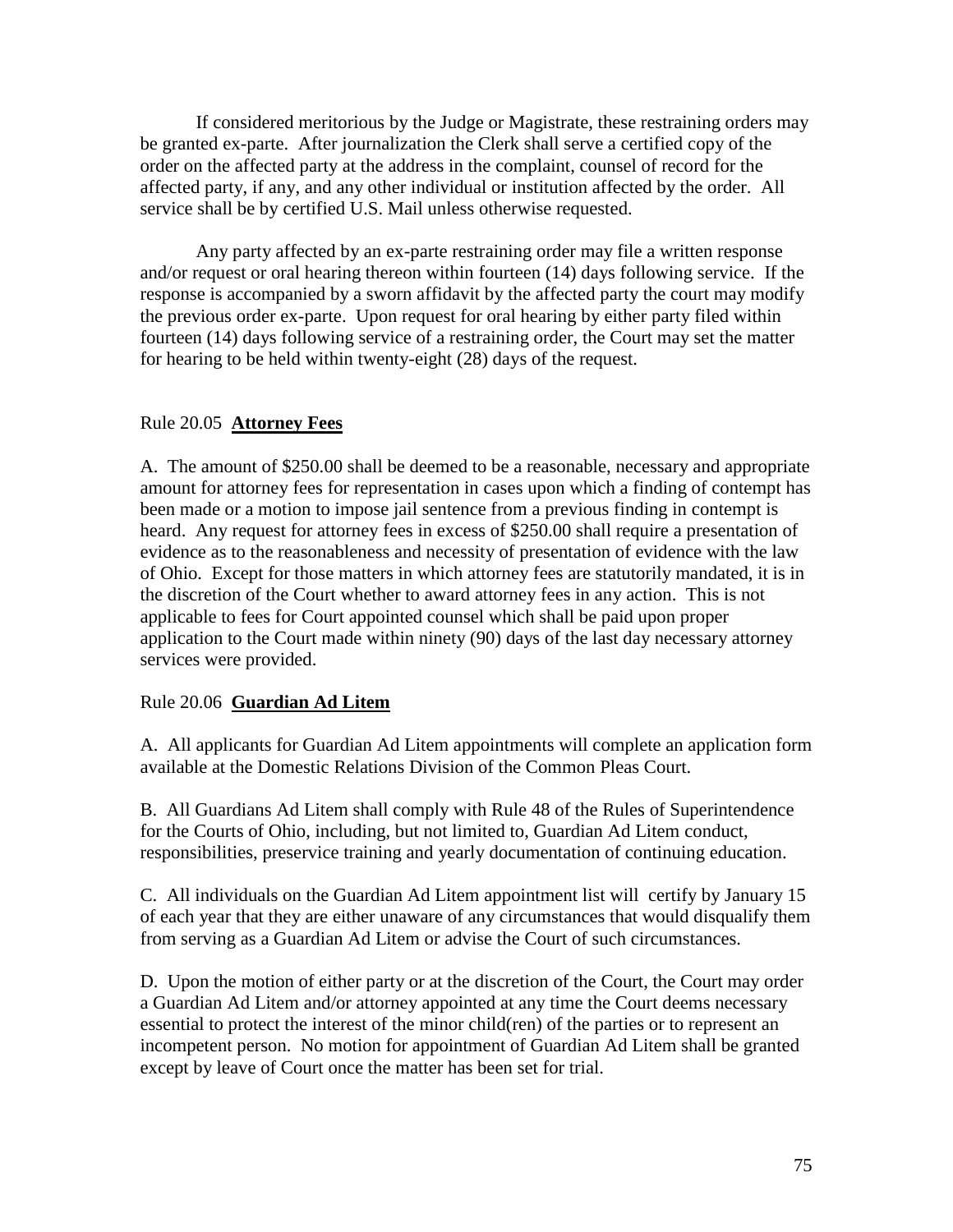E. The Guardian Ad Litem shall be selected and appointed solely by the Court. Appointment of a Guardian Ad Litem from the list of qualified candidates will not be on a rotating basis. In making appointments the Court will consider the complexity of the issues, the parties, counsel and children involved as well as the experience and demeanor of qualified candidates.

F. The Court will set forth the amount of initial deposit and the deadline for payment of the deposit in the Order Appointing Guardian Ad Litem. Failure to timely pay the deposit may result in the release of the Guardian Ad Litem and in such instance, the case will proceed without a Guardian Ad Litem.

G. All parties and counsel will contact the Guardian Ad Litem within ten (10) days of the filing of the Order Appointing Guardian Ad Litem to provide information and releases required by the Guardian Ad Litem.

H. Unless otherwise directed by the Court, the Guardian Ad Litem shall prepare a report and shall mail or hand deliver the report to the Court and counsel, or any party unrepresented by counsel, not less than seven (7) days in advance of the hearing date. While the Guardian Ad Litem will be made available to parties and counsel, the report shall be considered confidential and in the best interest of the minor child(ren) shall not be filed with the Clerk of Courts. No party shall permit the child(ren) to obtain, view, or read the Guardian Ad Litem's report. No party shall discuss the contents of the Guardian Ad Litem's report with the child(ren) or within the child(ren)'s presence and/or hearing. No party shall permit another person to discuss the Guardian Ad Litem's report with the parties' child(ren) or within the child(ren)'s presence or hearing. Any violation of this order may subject the violating party to appropriate contempt proceedings and sanction. The Court shall consider the recommendation of the Guardian Ad Litem in determining the best interest of the child when the report or a portion of the report has been admitted as an exhibit.

I. The final Judgment Entry shall contain a provision for the discharge of the Guardian Ad Litem at the conclusion of the matter for which the Guardian Ad Litem was appointed unless otherwise directed by the Court.

J. The Court will, in its discretion, apportion the final payment of fees between the parties and may order the payment of fees by income withholding.

K. The parties and counsel participating in any case where a Guardian Ad Litem has been appointed may present comments or complaints regarding the performance of the Guardian Ad Litem as follows:

1) Any comments or complaints regarding the performance of Guardian's Ad Litem shall be in writing and submitted directly to the Common Pleas Court, Domestic Relations Division.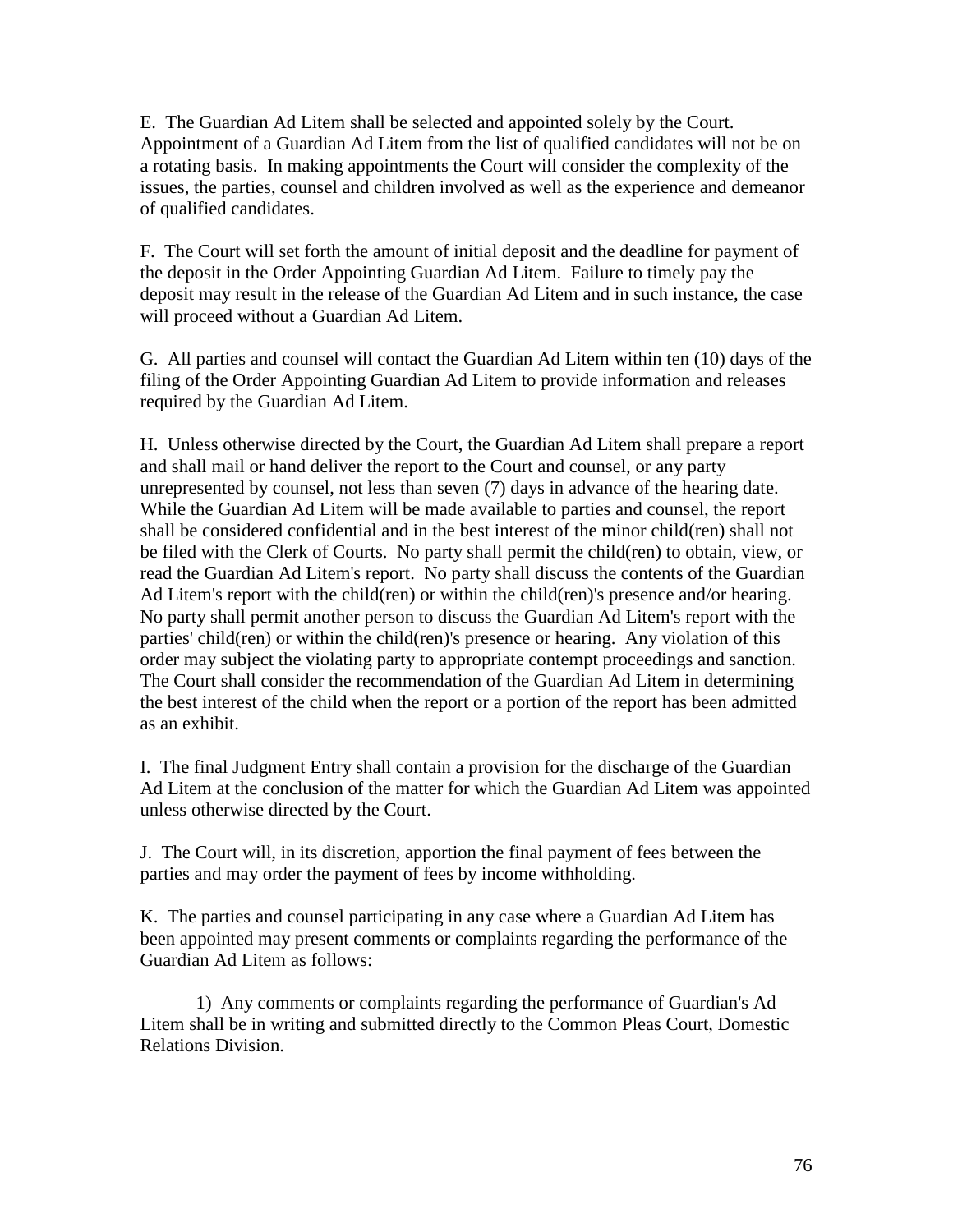2) Within five (5) days of receipt, the Court will provide a copy of the comments or complaints and a Court notice of the response date to the Guardian Ad Litem who is the subject of the comments or complaint.

3) The Guardian Ad Litem may respond in writing to the comments or complaints in conformance with the Court notice accompanying the comments or complaints. A copy of any response will be provided to the commenting or complaining party by the Court.

4) After receipt of all appropriate information, including any supplements or amendments requested by the Court, the Court will issue a disposition within thirty (30) days and notify the person making the comment or complaint and the Guardian Ad Litem of the disposition.

5) The nature of the comments or complaints and the disposition shall be maintained with the Guardian Ad Litem file in the Domestic Relations Division of Common Pleas Court.

# Rule 20.07 **Child Healthcare Information Form**

A. A separate Child Healthcare Information Form shall accompany all Judgment Entries in all cases where the Court exercises jurisdiction with respect to children, including post decree actions regarding parental rights and/or support. See prescribed form in appendix. The Child Healthcare Information Form will be forwarded to the Allen County Child Support Agency but will not be filed in the Clerk of Courts case file because of the private nature of the information on the Order.

# Rule 20.08 **Final Judgment Entries**

A. All Judgment Entries shall have a signed copy of any Separation Agreement and/or Parenting Plan incorporated into the entry, as well as a child support calculation worksheet attached to the Judgment Entry.

B. All Court costs shall be specifically assessed to either party or jointly to both parties.

C. All counsel shall provide a certified copy of the Judgment Entry to his/her client upon the filing of the same.

D. If a deviation from the child support guidelines is ordered, the Judgment Entry shall state why the deviation is in the best interest of the minor child(ren) and shall support the statement with findings of fact and shall be accompanied by a child support calculation worksheet.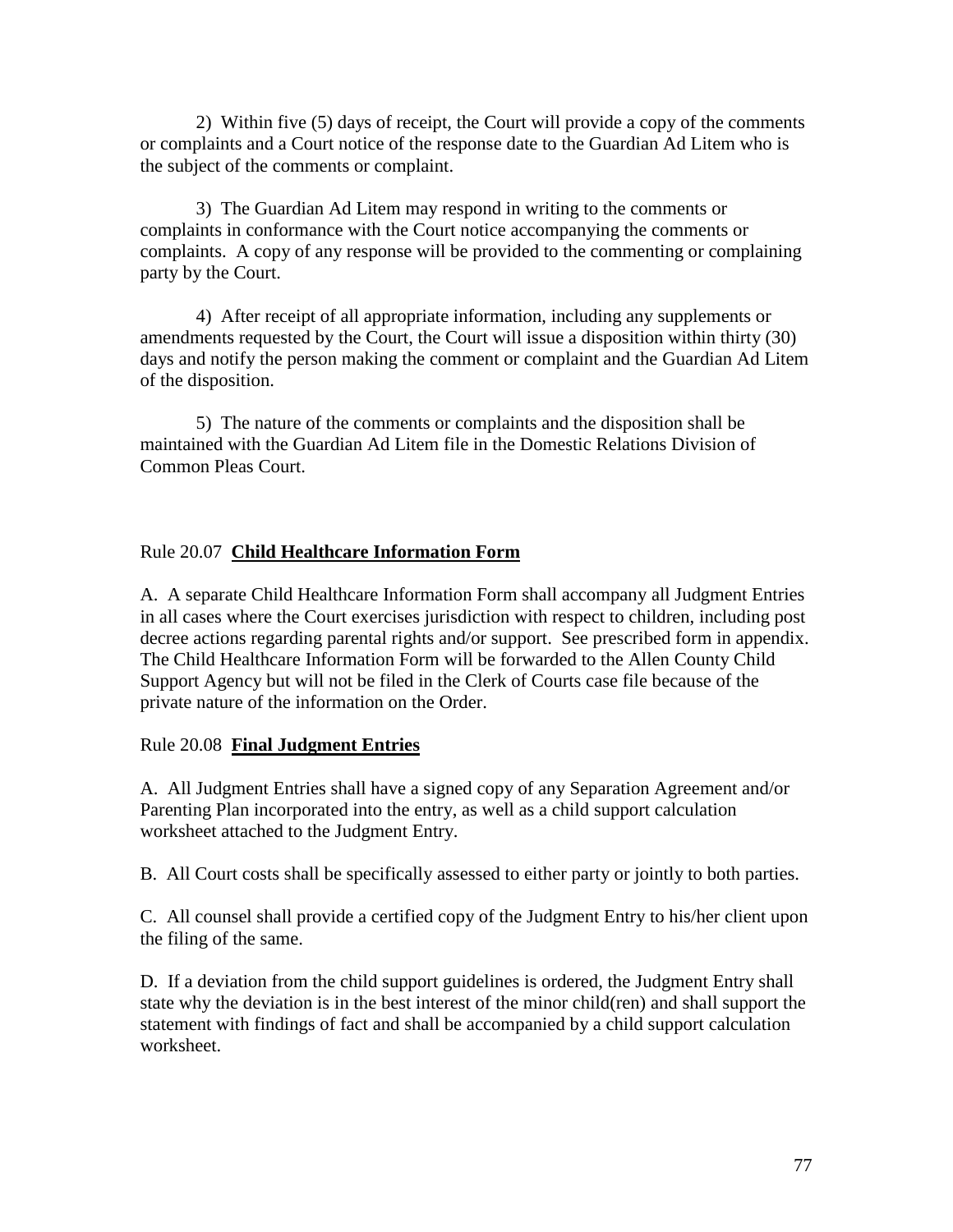E. All Judgment Entries shall state that child support shall be paid through the Ohio Child Support Payment Central, along with the appropriate processing fees.

F. All Judgment Entries shall contain statutorily required language for wage withholding and notice requirements.

G. When the Court orders counsel to prepare an entry, all parties and counsel shall be summoned to appear before the Court to present the entry and all associated paperwork. Failure to appear may result in sanction by the Court unless the Court excuses the appearance of parties or counsel.

H. All Judgment Entries ordering child support shall state child support in a monthly amount per child and shall be accompanied by a signed and completed IV-D Application for Child Support Services and a child support calculation worksheet.

I. To facilitate disposition and avoid rejection at the Title Department, Auditor's Office, and/or Recorder's Office, it is recommended that all orders that involve the disposition of a titled vehicle, watercraft or manufactured home include the year, make, model and vehicle identification number or serial number.

J. Any orders as to real estate should include the legal description and permanent parcel number.

# Rule 20.09 **Modification of Child Support**

A. Any party with standing in a child support case, and/or the Allen County Child Support Enforcement Agency (hereinafter CSEA) may file a motion for modification of child support. All motions requesting a modification of child support shall be filed with the Clerk of Courts of Allen County, Ohio and shall state why the amount calculated pursuant to the basic child support schedule and the applicable worksheet, through the line establishing the actual annual obligation, would be unjust or inappropriate and would not be in the best interest of the child.

B. The filing of any motions requesting a modification of child support or responses to such motion shall be accompanied by a completed Uniform Affidavit of Income and Expenses of the filing party.

# Rule 20.10 **Post-Judgment Modification of Parental Right and Responsibilities**

A. In addition to the Affidavit of Income and Expenses and Parenting Proceeding Affidavit (RC3127.23(A)) and post-judgment motions filed requesting modifications of parental rights and responsibilities (including companionship time) shall be accompanied by affidavits specifically stating support therefore.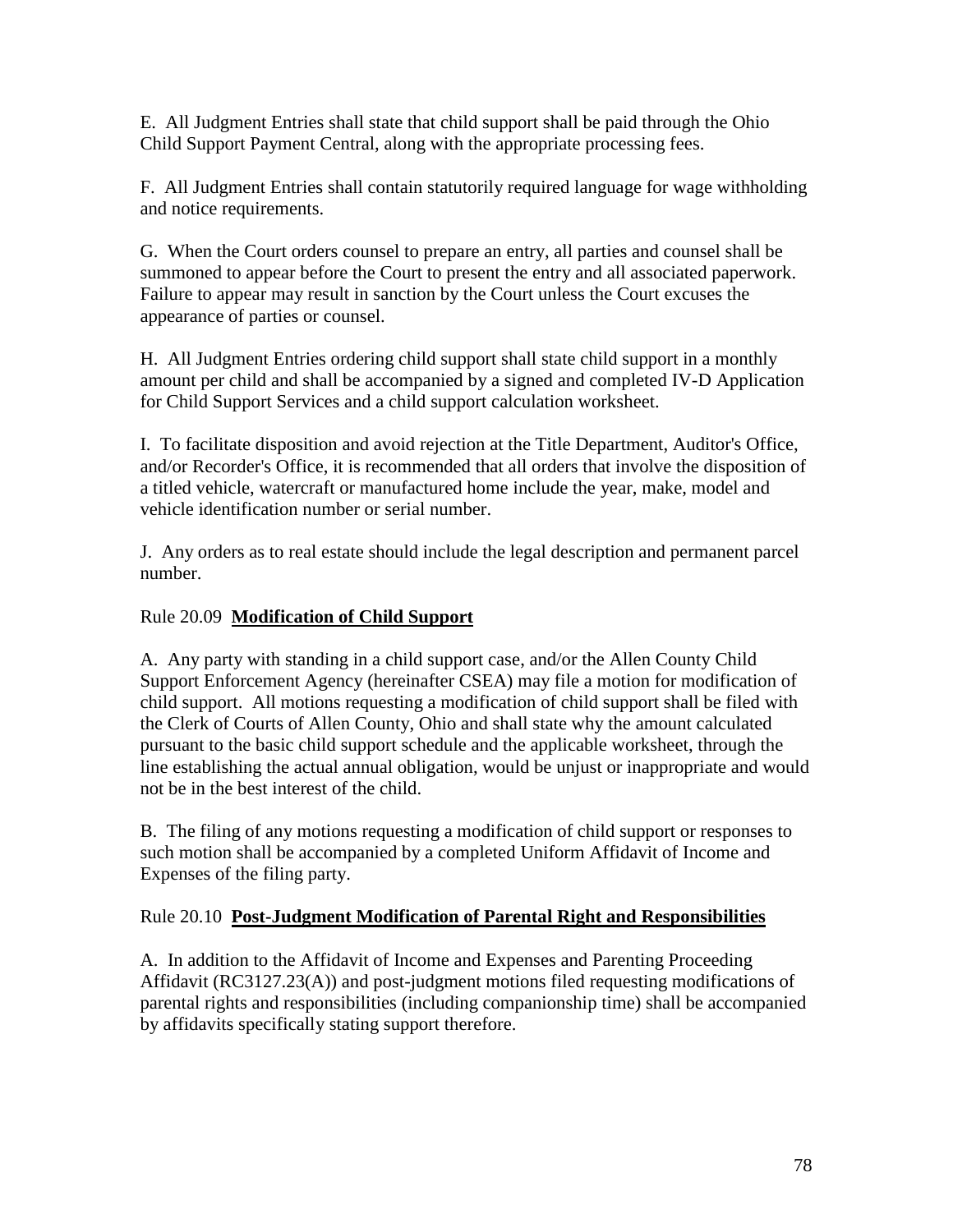B. The parties shall have fourteen (14) days after the service of the motion to respond and the matter shall be deemed submitted twenty-one (21) days after service. If submitted to a Magistrate, the Magistrate may issue a decision upon the matter being submitted or set the matter for hearing. If either party files objections to said decision, the reasons therefore shall be stated with particularity and addressed pursuant to Ohio rule of Civil Procedure 53.

# 20.11 **Reasonable and Ordinary Uninsured Medical Expenses**

A. The amount of \$100.00 per year per child shall be deemed reasonable and ordinary medical expenses of a minor child.

B. Expenses remaining thereafter shall be deemed extraordinary and shall be allocated between the parties on a case by case basis based upon the income shares established and any other factors that the Court deems to be relevant.

C. Medical expenses shall be defined as hospital, doctor visits, dental, orthodontic, laboratory testing, optical, optometric, pharmaceutical, psychiatric and psychological expenses pre-approved by both parents, ordered by the Court, or reasonable and necessary under the circumstances. Medical expenses do not include those for purely cosmetic reasons or nonprescription items.

# Rule 20.12 **Child Relocation**

A. Prior to the relocation of either parent to a residence other than that specified in the parenting order or decree of the Court, the relocating parent must serve a notice of intent to relocate upon the other parent by certified mail. Included in said notice shall be the last known address of all parties, a new residential address of the parent, and the telephone number and the name and address of the school in the district in which the child(ren) shall attend, if applicable. The residential parent must comply with the Ohio Revised Code requiring filing of this notice.

B. Upon receipt of said notice the other parent may petition this Court for hearing on visitation and companionship rights. If no such pleading is filed within fourteen (14) days from service of the notice the relocation shall proceed as set forth in the notice.

# Rule 20.13 **Post Judgment Relief Accompanied by Citation for Contempt**

A. Any motion requesting a citation in contempt shall state the basis for the contempt citation with particularity and be accompanied by affidavit specifically setting forth the facts supporting the motion.

B. A show cause order shall contain notice of hearing and shall accompany any motion filed requesting citation in contempt. The same shall be submitted to the Assignment Commissioner with the filing of the motion. The notice of hearing/show cause order shall be served with the motion and citation pursuant to the Civil Rules.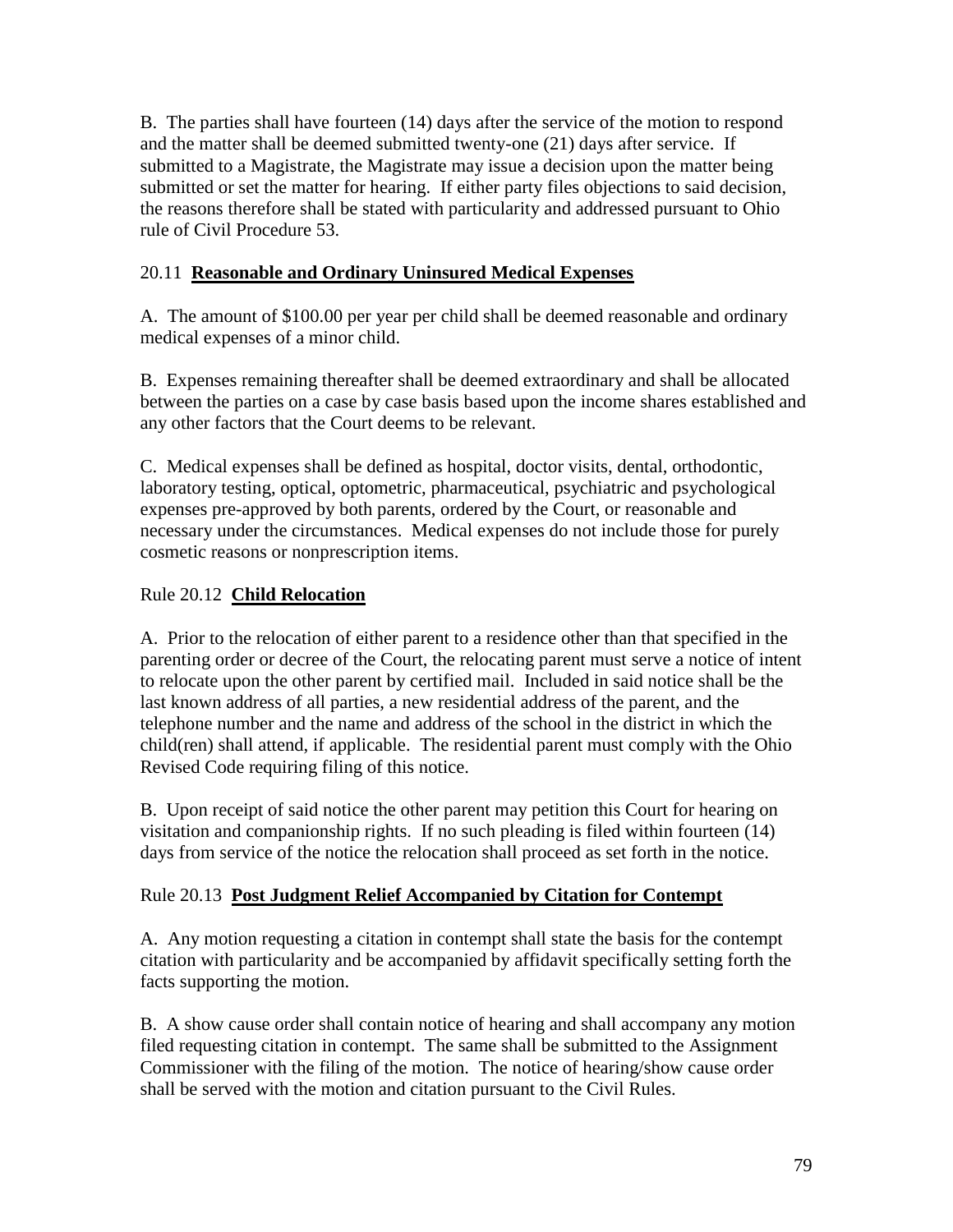C. Any Motion for Citation in Contempt for nonpayment of medical bills and any responsive pleading thereto shall be accompanied by an Explanation of Medical Bills form as set forth in the appendix to these rules.

## Rule 20.14 **Extra Curricular**

A. In the absence of orders to the contrary, extra curricular activities and the costs of those activities will be governed by this section.

B. Regardless of where the child is living, his/her continued participation in extracurricular activities, school related or otherwise, shall continue uninterrupted. It shall be the responsibility of the parent providing the physical care and supervision of the child at the time of the activity to provide the physical and economic cost of transportation to these activities. Both parents shall provide each other with notice of all extracurricular activities, school related or otherwise, in which the child participates, schedules of all extracurricular (handwritten if no formal schedule is provided by the activity) and the name of the activity leader (including address and telephone number if reasonably available).

C. The parents shall notify each other about any and all expenses arising from the child's extracurricular activities.

D. Extracurricular expenses shall include but are not limited to all sports activities, fees to play, necessary equipment, uniform and spirit wear, necessary specialized footwear such as cleats, theatre, dance, music and performance groups, teams or individual involvement, 4-H, FFA and school projects not required in the curriculum of any offered classes. Extracurricular fees do not include individual lessons, books, fees and required costs associated with school classes.

E. The child support recipient shall pay the first \$100.00 per season per school sponsored activity. Thereafter, extracurricular or unusual activities shall be paid according to the percentages of the parent's income. Any fees in excess of \$100.00 for extracurricular activities or for specialized involvement or enhancement of said activities such as camps, club teams, competitive groups or field trips shall be discussed by the parents before the child is enrolled. If the parties agree, the parent incurring the expense will advance payment and forward a copy of the bill or invoice immediately to the parent, who will in turn reimburse the first parent the appropriate sum upon presentation of the bill or invoice, but in no event later than thirty (30) days from receiving the bill or invoice.

If the parties do not agree, the parent desiring to enroll the child shall pay the fees subject to filing a motion with the Court to determine if it is the child's best interest to participate in said extracurricular activity and whether parenting time should be adjusted due to the participation. If found to be in the child's best interest to participate, the cost in excess of the \$100.00 shall be paid according to the percentages of parent's income as calculated on the child support worksheet effective at the time of the activity.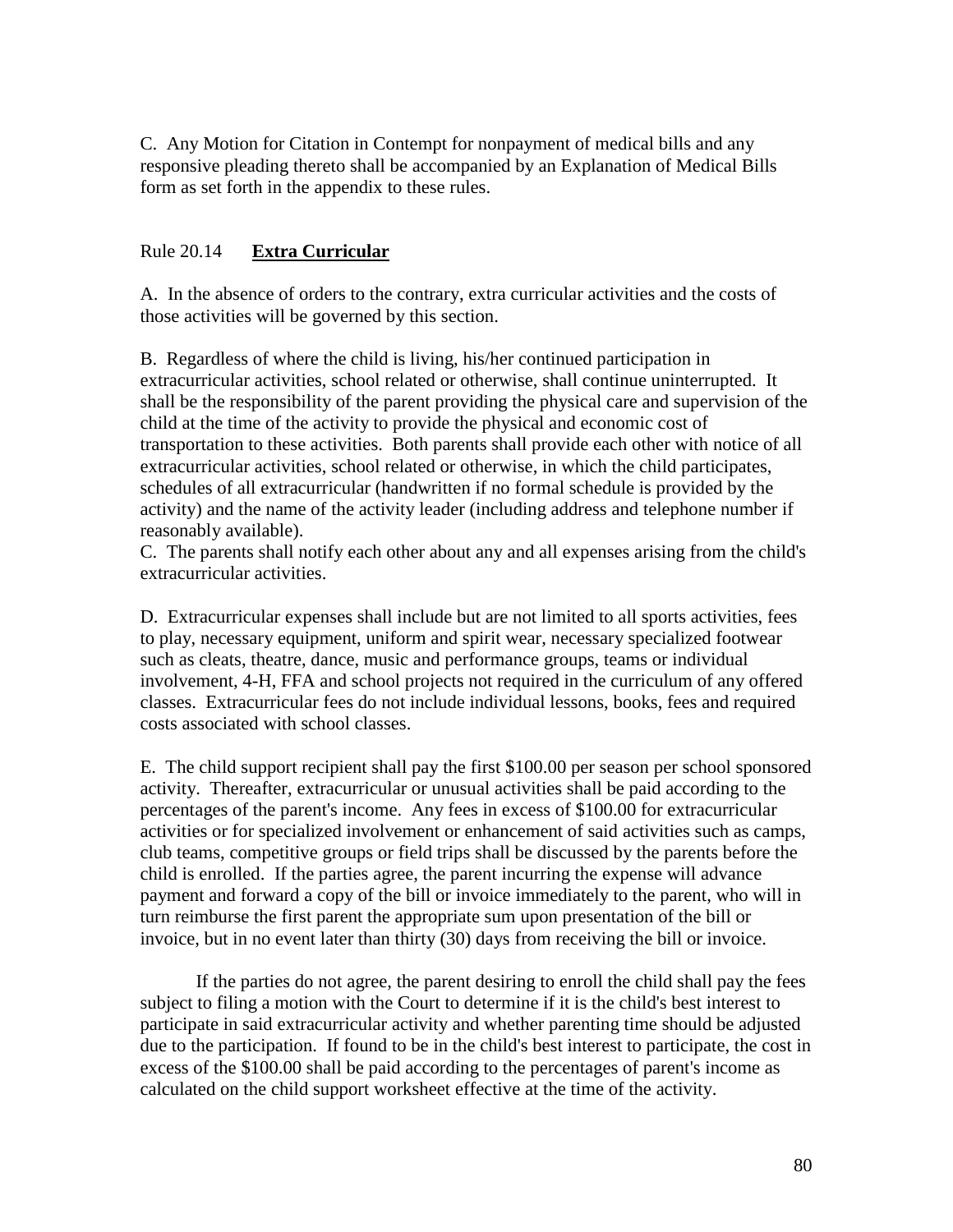F. The parent's shall give careful consideration of the child's best interests and the child's wishes in scheduling activities, and neither parent will unreasonably withhold agreement to any particular activity. The parents shall be reasonable with respect to these provisions and take into consideration the needs and interest of the child at all times. The scheduling of events, appointments and activities shall not be done in a manner to cause undue inconvenience or harassment to another parent; however both parents must understand that the child needs to be able to participate in regular activities without interference and with the support of both parents.

#### **LOCAL RULE 21**

#### **HOME STUDY INVESTIGATION**

If, pursuant to Civil Rule 75, either party desires an investigation where allocation of parental rights and responsibilities of children is an issue, such party shall request such investigation by separate motion. The Court will set a fee deposit after the filing of the motion. Failure to timely deposit the fee will result in denial of the request. If the request is granted, a written report shall be prepared and filed with the Court by the Court appointed investigator to be considered by the Court and made available to both parties upon written request not less that ten (10) days prior to the scheduled hearing. Either party may call the investigator as a witness as on cross-examination and such testimony shall be received into evidence for consideration by the Court.

Once an investigation is ordered, but cancelled prior to its completion, the Court will determine the amount to be paid to the investigator based on the time involved and the progress of the report. A minimum compensation for cancelled child custody investigator shall be \$100.00

#### **LOCAL RULE 22**

#### **TEMPORARY STANDING ORDERS**

All parties to original divorce and legal separation actions in the Allen County Common Pleas Court are subject to the following temporary orders from the date an action is filed until the case is concluded. This order shall be strictly compiled with under penalty of contempt of Court.

(1) Each party is hereby enjoined and restrained from causing or permitting the minor child of the parties to be removed from the State of Ohio except by a signed written agreement of the parties or authorization by this Court. The minor child(ren) shall not be removed from Allen County for purposes of relocation unless by agreement of the parties or authorized in writing by this Court.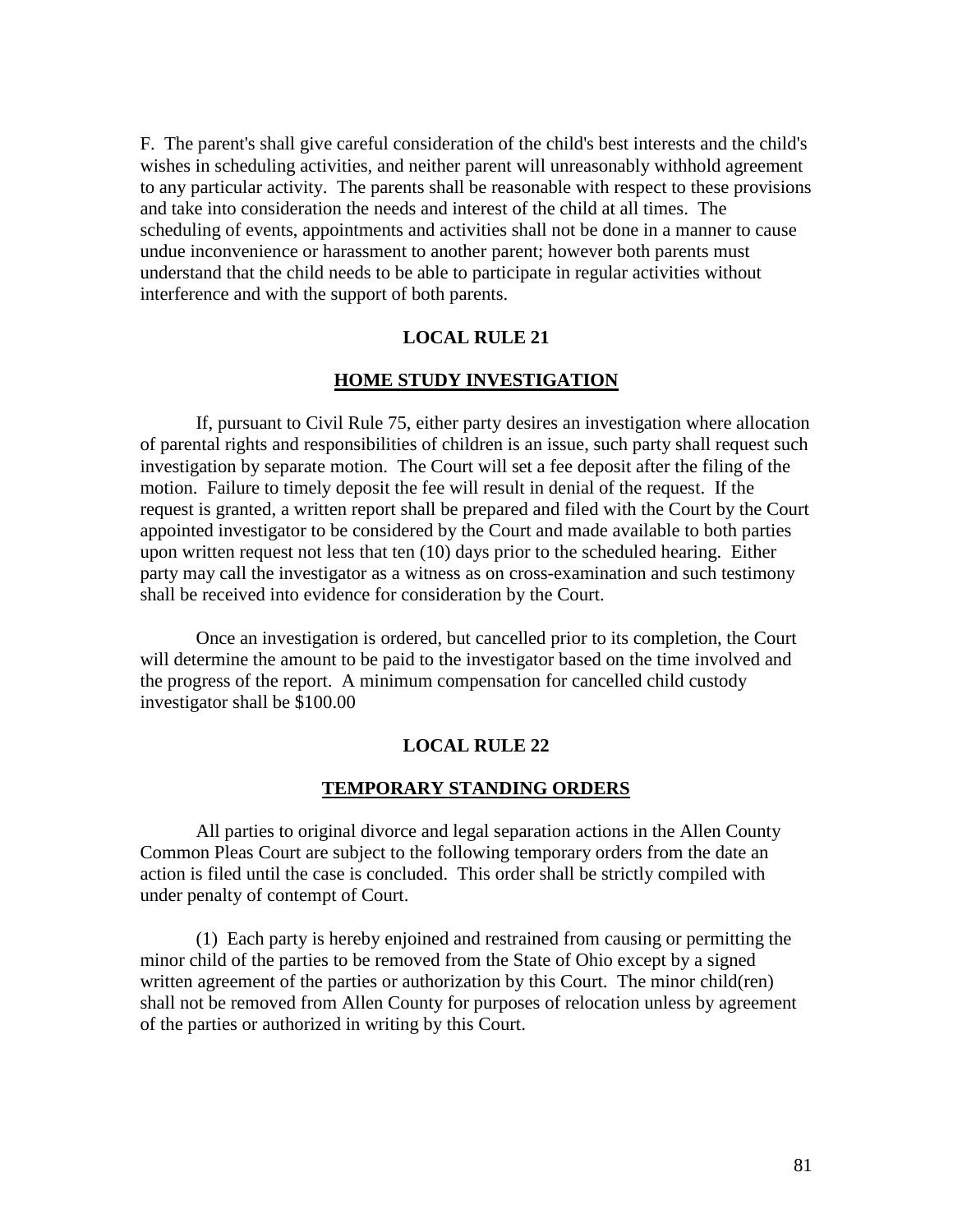(2) Each party is hereby enjoined and restrained from injuring, maltreating, vilifying, molesting, or harassing the adverse party or any child(ren) of the parties or attempting or threatening the same.

(3) Each party is hereby enjoined and restrained from selling, encumbering, contracting to sell, removing from the jurisdiction of this Court, or otherwise disposing of any of the property belonging to either of the parties, except in the ordinary course of business or unless authorized in writing by the Court.

(4) Both parties are restrained from entering safety deposit boxes until further order of the Court.

(5) The attorney representing the plaintiff in any divorce action hereinafter filed in this Court shall furnish the client a copy of this rule, and that client, upon signing of the complaint, shall be bound by the terms of this rule.

(6) The Clerk of this Court shall attach a copy of this rule to the summons so that both documents shall be served simultaneously and the Sheriff or other officer serving the summons shall note the service of a copy of this rule together with a copy of the complaint in the return.

In every other action hereinafter filed, the parties shall be bound by the terms of these standing orders upon service of the same.

(7) Each party is hereby enjoined and restrained from canceling, modifying, altering, or otherwise interfering with health, medical, prescription, dental or vision insurance covering the parties or their children.

(8) Any party may file a motion and supporting affidavit to modify this standing order for good cause shown.

# **LOCAL RULE 23**

## **PARENTING TIME ALLOCATION**

A. The allocation of parenting time shall comply with this Rule unless otherwise ordered by the Court or by the mutual agreement of the parties.

B. The non-residential parent shall have parenting time on alternate weekends from Friday at 6:00 p.m. to Sunday evening at 6:00 p.m.

C. The non-residential parent shall have weekly parenting time from 5:30 p.m. to 8:30 p.m. (one evening per week). The beginning and ending times may be varied by agreement to accommodate the work schedules of the parties, the schedule of the children and the appropriate bedtime for children during the school year. If the parties are unable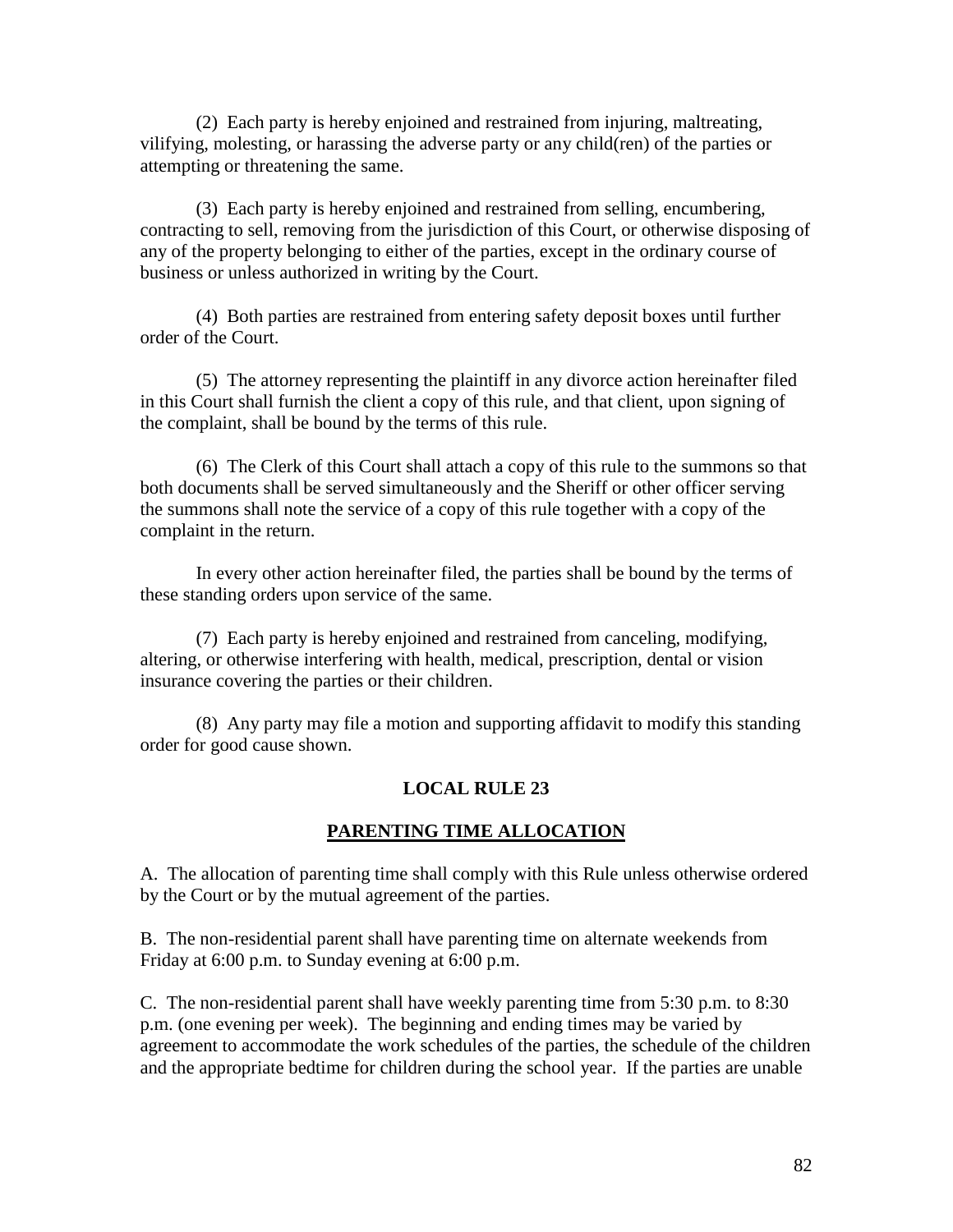to agree upon the date of the week for this time, Wednesday will be used unless ordered by the Court.

D. The parent receiving the children on weekend parenting time shall be responsible for transportation unless otherwise ordered by the Court. The parent exercising the weekday parenting time shall provide transportation for both pickup and drop off.

E. Holiday parenting time shall be as follows:

# **EVEN YEARS**

## **Mother Father**

**Martin Luther King Day**- Friday **President's Day**- Friday evening to Monday evening evening to Monday evening

**Memorial Day** - Friday evening **Easter** - Thursday evening to Monday evening to Sunday evening

**Labor Day** - Friday evening **July 4th** - If the 4th falls on Tuesday, to Monday evening Wednesday or Thursday the time shall commence at 6:00 p.m. on July 3 until 9:00 a.m. on July 5. If the 4th falls on Sunday or Monday the time shall commence on Friday at 6:00 p.m. and conclude July 5 at 9:00 a.m.

If the 4th falls on Friday or Saturday, Parenting time shall commence at 6:00 p.m. on July 3rd and conclude Sunday at 6:00 p.m.

**Thanksgiving Day**- Wednesday evening to Sunday evening.

**Christmas Eve**- commencing **Christmas** - 9:00 a.m. December 26 holiday until 6:00 p.m. on January Saturday the parenting time shall continue until the Sunday immediately following that date at 6:00 p.m.

at 6:00 p.m. on December 24th through for the remainder of the Christmas<br>Christmas Dav until 9:00 a.m. holiday until 6:00 p.m. on January December 26th. 1st. If January 1st falls on Friday or

During the ODD YEARS this schedule shall be reversed.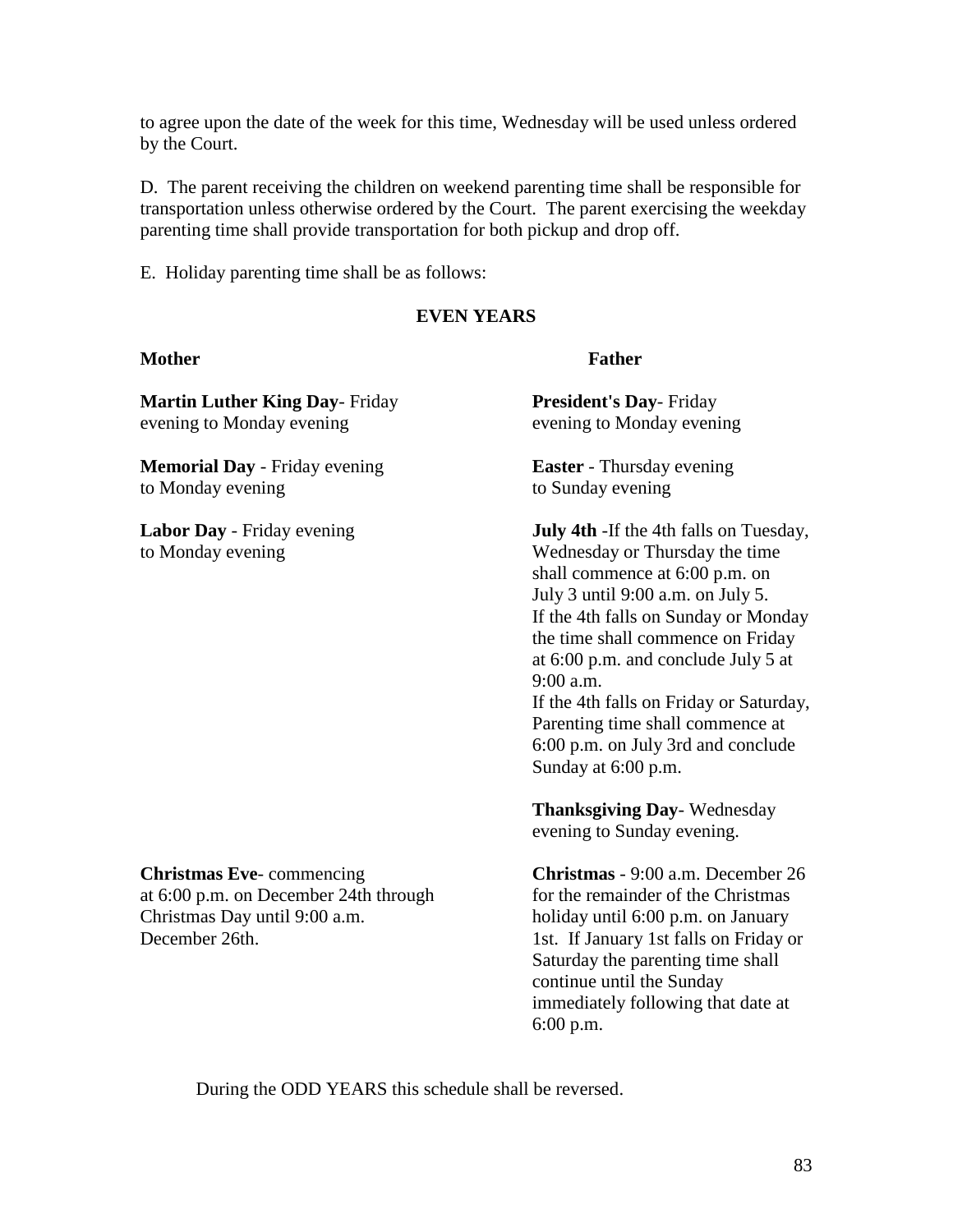The holiday schedule may be modified by agreement of the parties or by court order upon proper motion.

The child shall spend Mother's Day in the companionship of the mother commencing at 6:00 p.m. the Friday before Mother's Day and concluding at 6:00 p.m. on Mother's Day.

The child shall spend Father's Day in the companionship of the father commencing at 6:00 p.m. the Friday before Father's Day and concluding at 6:00 p.m. on Father's Day.

The first non-holiday weekend following any weekend holiday parenting time shall be exercised by the party who did NOT exercise the preceding holiday parenting time weekend and thereafter alternate pursuant to these rules.

Unless otherwise specified, evening parenting time shall be deemed to begin or conclude at 6:00 p.m. and morning parenting time shall be deemed to begin or conclude at 9:00 a.m.

F. The child's birthday shall be celebrated in the home of the parent exercising parenting time in accordance with these orders without regard to that party being designated as residential or non-residential parent.

G. The non-residential parent shall be entitled to four (4) weeks and the residential parent two (2) weeks of extended parenting time each year to be exercised in blocks of time consisting of fourteen (14) or seven (7) consecutive days per time period.

1. This extended parenting time shall not interfere with the child's school.

2. If exercised in a seven (7) day period, the period will include one regular weekend parenting time of the requesting party.

3. Written notification to the other parent not less than thirty (30) days prior to the exercise of any extended parenting time is required unless otherwise agreed by the parties or granted by the Court.

4. The parent first to notify the other parent in writing of the intent to exercise extended parenting time will be entitled to that time in event of a conflict.

5. Unless otherwise ordered, holiday parenting time shall take precedence over extended parenting time. Extended parenting time, after notice, shall take precedence over weekend parenting time.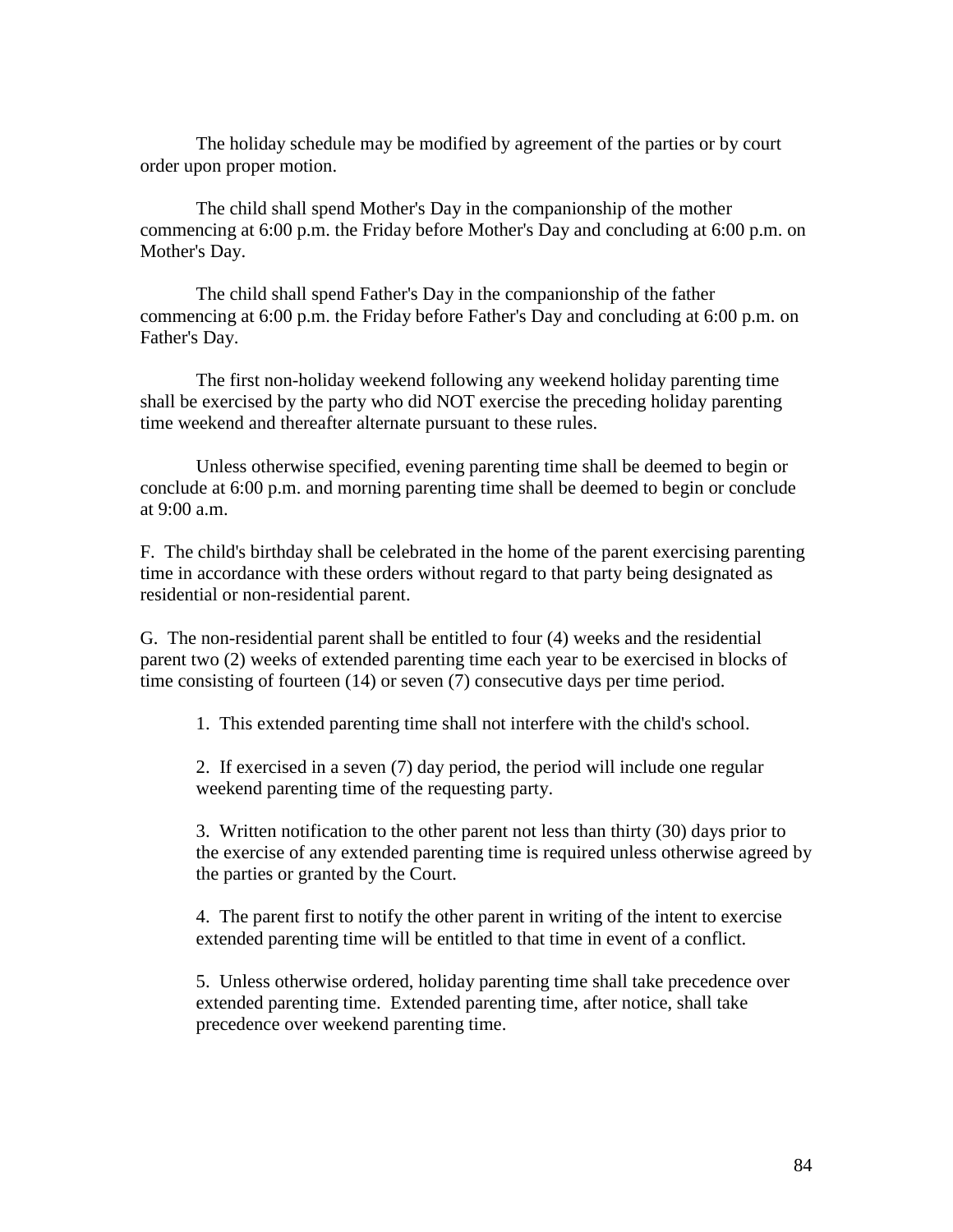6. The first non-holiday weekend following the completion of an extended parenting time or holiday weekend parenting time shall be spent with the other parent and thereafter alternate between the parties pursuant to this rule.

H. Each parent shall provide their address and phone numbers at all times to the other parent. Non-residential parents shall be entitled to exercise reasonable telephone communications not less than twice weekly with each conversation lasting not longer than thirty (30) minutes per conversation.

I. The residential parent shall keep the non-residential parent advised of all parent/teacher meetings, school programs and school schedules regarding the minor children. Copies of grade cards shall be submitted to the non-residential parent by the weekend following the receipt of the grade cards.

J. Each parent shall provide food, including formula and diapers to be used for infants, during the time the child(ren) are in their respective homes.

K. Adequate clothing shall be provided by the residential parent for parenting times and the same shall be returned at the end of said parenting time.

L. A copy of this rule shall be affixed to all parenting time orders adopting Rule 23. M. The party exercising parenting time and/or physical custody of the child(ren) shall be responsible to transport the child(ren) to all scheduled activities, appointments and events of the child(ren) during the time the party is exercising parenting time and/or physical custody of the child(ren) and shall further make sure the child(ren) have the appropriate equipment or dress to participate in the activities or events. This does not impose a duty to purchase such items unless required by other orders.

Scheduled activities include, but are not limited to, regular meetings and events associated with school and extra curricular activities such as band, chorus, sporting events, swim and gymnastic lessons, 4-H and scouting. It would also include health related appointments.

These would not include a regular Sunday church service, but would include baptism or any ceremony for admission to a church including meetings and education prerequisites for admission.

The scheduling of events, appointments and activities shall not be done in a manner to cause undue inconvenience or harassment to another parent, however both parents must understand that the children need to be able to participate in regular activities without interference and with the support of both parents.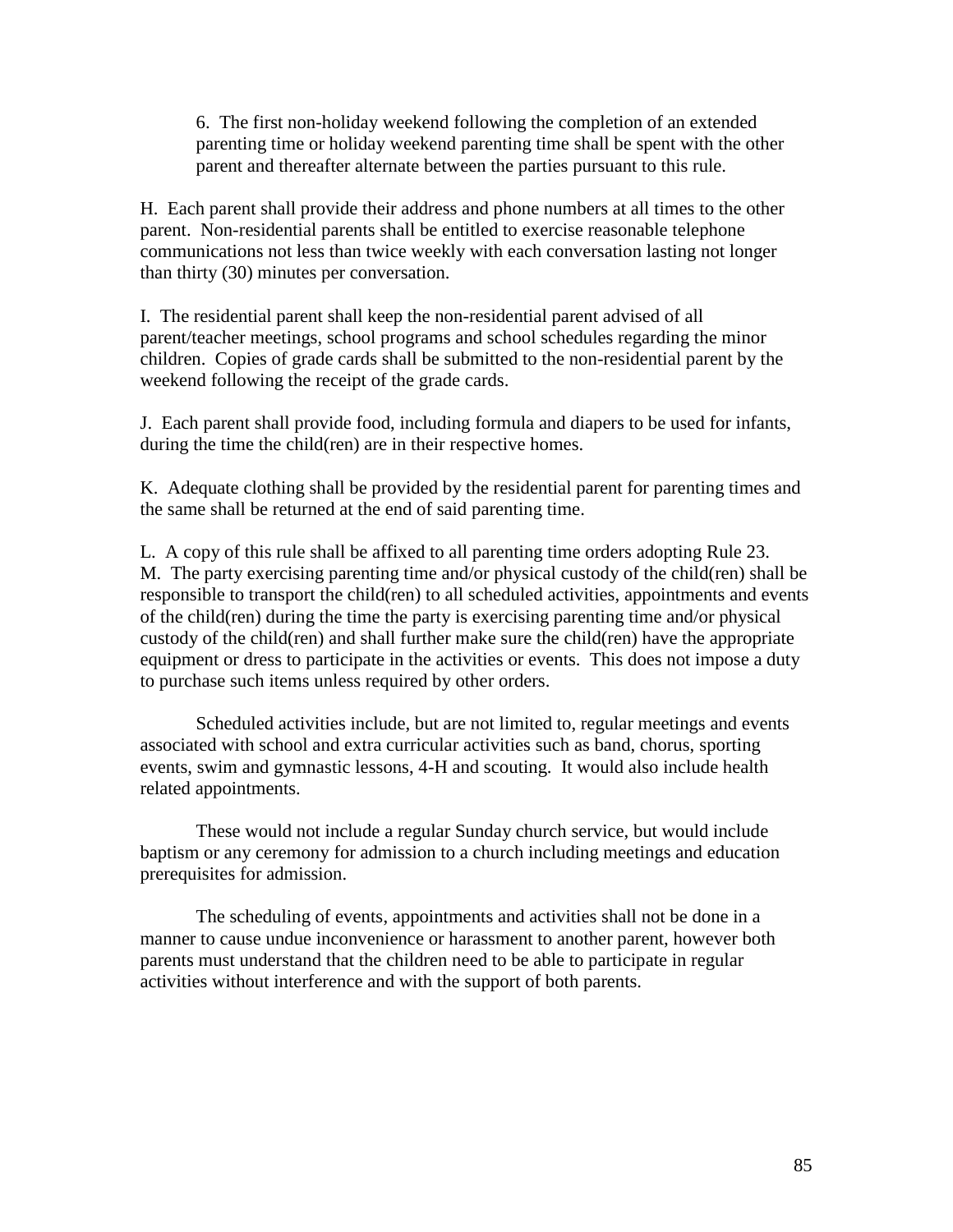## **LOCAL RULE 24**

#### **Domestic Relations Mediation**

Rule 24.01

A. At any time subsequent to the filing of pleadings opening the case, the Court may refer the parties to mediation based upon the Court's own discretion or upon request of counsel.

B. All remaining court orders shall remain in effect. No order is stayed or suspended during the mediation process.

C. Continuances of scheduled mediations shall be granted only for good cause shown after a mutually acceptable future date has been determined. The case may be continued by the Mediator, the Judge or Magistrate who referred the case. Except as authorized by the Court, the existence of pending motions shall not be good cause for a continuance and no continuance will be granted unless the mediation can be scheduled prior to the final pretrial.

D. Pursuant and subject to the provisions of the "Uniform Mediation Act" (UMA) O.R.C. 2710.01 to 2710.10, O.R.C. 3109.052, the Rules of Evidence, and any other pertinent judicial rule, all communications related to the mediation or made during the mediation process shall be governed by the privileges as set forth in the UMA, Rules of Evidence and other pertinent judicial rules. Upon written agreement, all communications may be confidential.

The mediator shall inform the court who attended and whether the case settled. If the case has not settled, then the mediator shall inform the court whether the case is scheduled for further mediation or is returned to the court for further proceedings. No other information shall be communicated by the mediator to the court unless all who hold a mediation privilege, including the mediator, have consented to such disclosure.

E. The efforts of the mediator shall not be construed as giving legal advice.

F. All parties shall attend the mediation sessions, including the GAL, unless previously excused. Further, and pursuant to the UMA, all parties may have their attorney and/or other support person or persons attend the mediation session. If counsel or any mediation party becomes aware of the identity of a person or entity whose consent is required to resolve the dispute, but who has not yet been joined as a party in the pleadings, they shall promptly inform the mediator as well as the assigned Judge of such fact.

If the opposing parties to any case are (1) related by blood, adoption, or marriage; (2) if the parties have resided in a common residence, or (3) have known or alleged domestic abuse at any time prior to the mediation, then the parties and their counsel have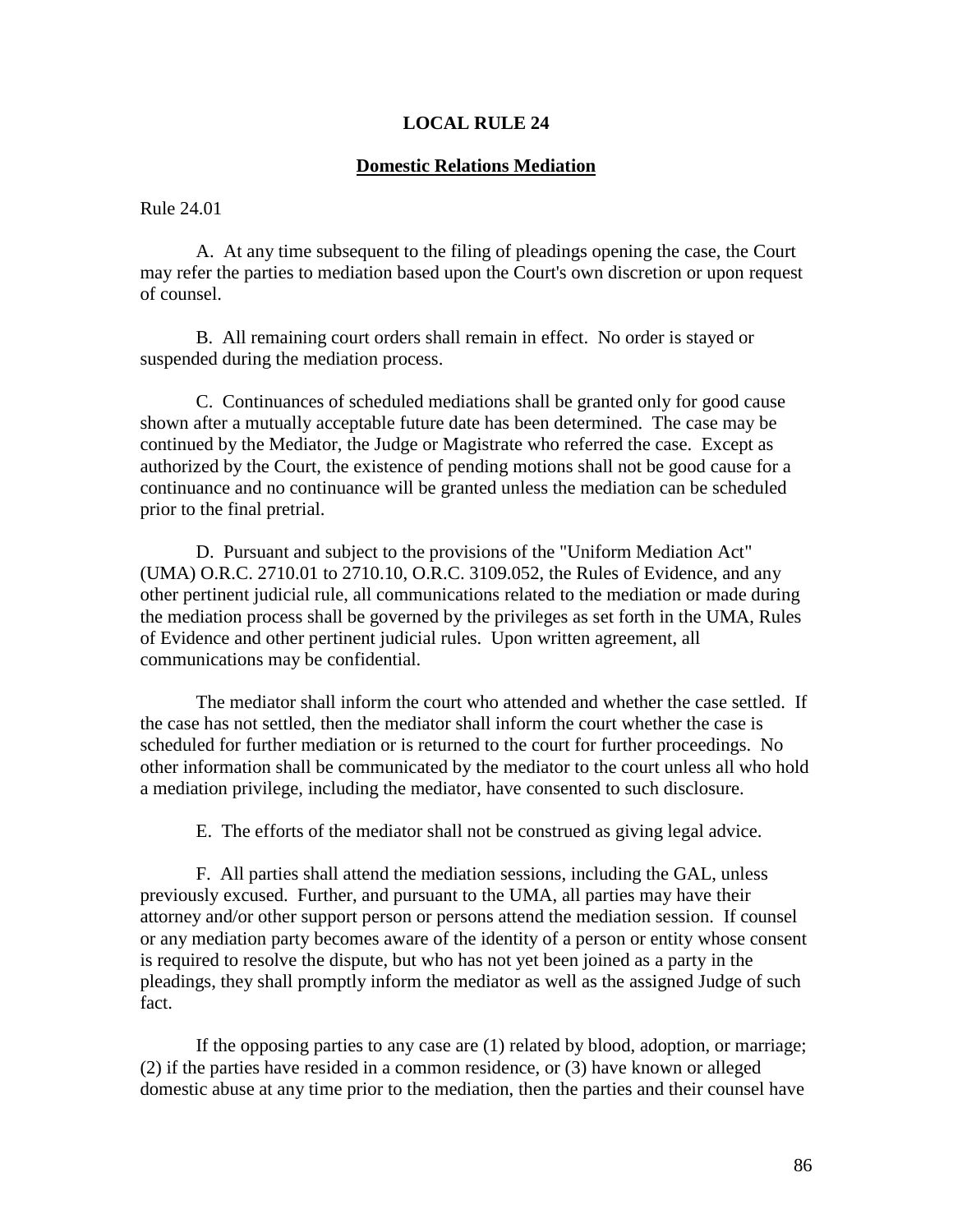a duty to disclose such information to the mediator and have a duty to participate in any screening required by the Supreme Court of Ohio's Rules of Superintendence Rule 16.

The mediator shall have the right not to conduct the mediation session. The Court shall also have the right to require the attendance of the attorneys at the session if the court determines it is appropriate and necessary for the process and consistent with O.R.C. 2710.09.

G. If any of the individuals identified in the above paragraph fail to attend mediation without good cause, the Court may impose sanctions, including the award attorney's fees and other costs, contempt or other appropriate sanctions.

H. Attorneys may, at their option, or must if required on a specific case by the Court, submit to the mediator a mediation memorandum which shall contain the following:

> 1. The elements of each claim asserted by the party filing the mediation memorandum;

2. A brief statement of the facts supporting the claim(s); a statement of admitted or undisputed facts; and, a statement of remaining issues of facts to be tried;

- 3. Any amendments required to the pleadings;
- 4. Any tender of issues in the pleadings that are to be abandoned;
- 5. A proposal for settlement of the claim(s).

Mediation memoranda may be submitted in confidence or exchanged by counsel at their preference. However, any attorney who submits a mediation memorandum in confidence shall advise the opposing counsel it is their intention to file it in confidence. Any mediation memorandum submitted under this Rule shall be provided to the mediator at least 5 working days prior to the mediation session.

I. Any mediator hired shall meet the following qualifications:

1. General qualifications and training. A mediator employed by the division or to whom the division makes referrals for mediation of allocation of parental rights and responsibilities, the care of, or visitation with minor children shall satisfy all of the following:

> a. Possess a bachelor's degree, or equivalent education or experience as is satisfactorily to the division, and at least two years of professional experience with families. "Professional experience with families" includes mediation, counseling, casework, legal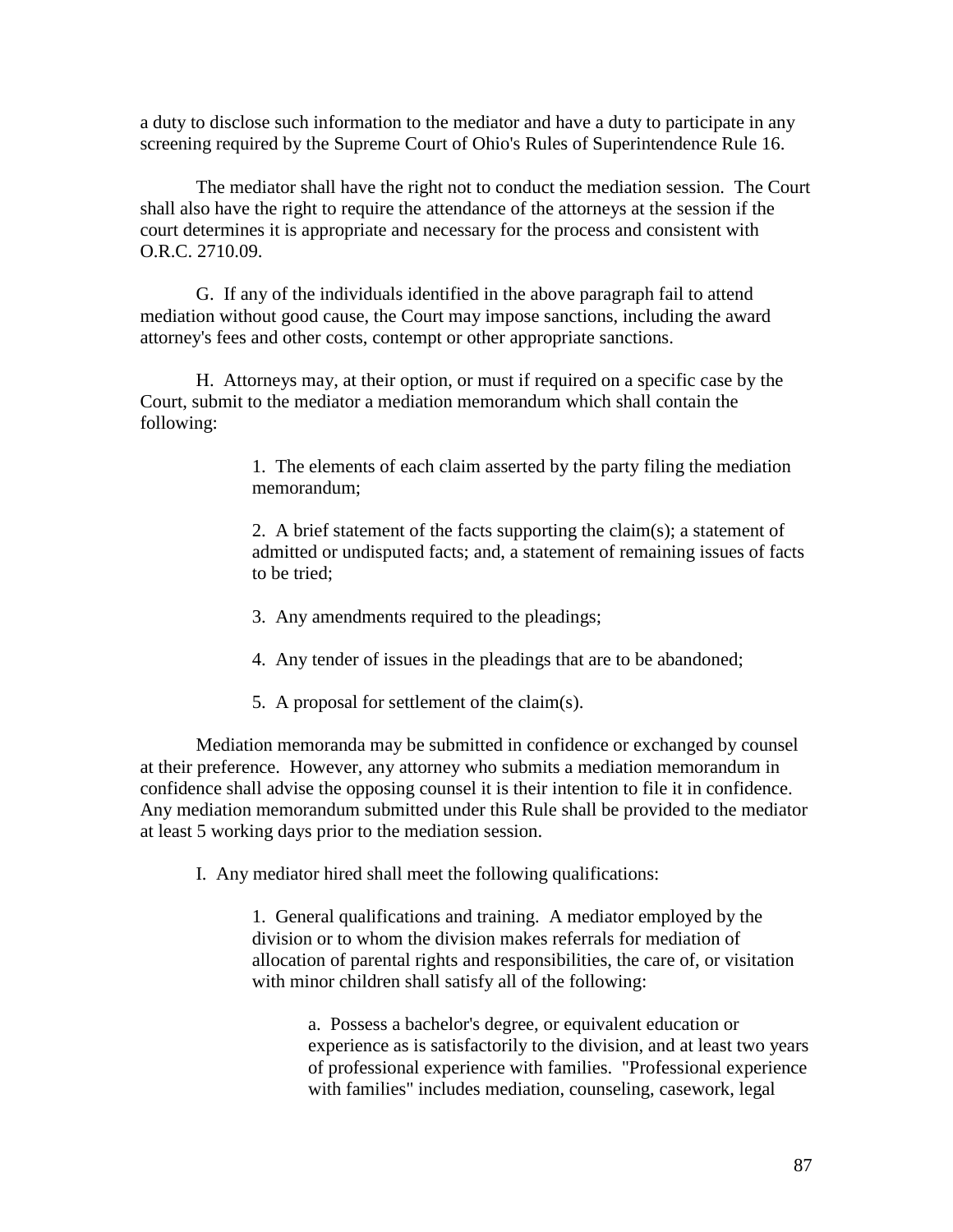representation in family law matters, or such other equivalent experience satisfactory to the division.

b. Complete at least twelve hours of basic mediation training or equivalent experience as a mediator that is satisfactory to the division.

c. After completing the training required by division (b) of this rule, complete at least 40 hours of specialized family or divorce mediation training which has been approved by the Court.

2. Specific qualifications and training: domestic abuse. A mediator employed by the division or to whom the division makes referrals for mediation of any case shall complete at least fourteen hours of specialized training in domestic abuse and mediation through a training program approved by the Ohio Supreme Court Dispute Resolution Section in accordance with standards established by the Supreme Court Advisory Committee on Dispute Resolution. A mediator who has not completed this specialized training may mediate these cases only if he/she comediates with a mediator who had completed the specialized training.

J. Any mediator providing services for the Court shall utilize procedures that will:

> 1. Ensure that parties are allowed to participate in mediation, and if the parties wish, that their attorneys and other individuals they designate are allowed to accompany them and participate in mediation;

2. Screen for domestic violence both before and during mediation;

3. Encourage appropriate referrals to legal counsel and other support services for all parties, including victims or and suspected victims of domestic violence;

4. Prohibit the use of mediation in any of the following:

a. as an alternative to the prosecution or adjudication of domestic violence;

b. in determining whether to grant, modify or terminate a protection order;

c. in determining the terms and conditions of a protection order and;

d. determining the penalty for violation of a protection order.